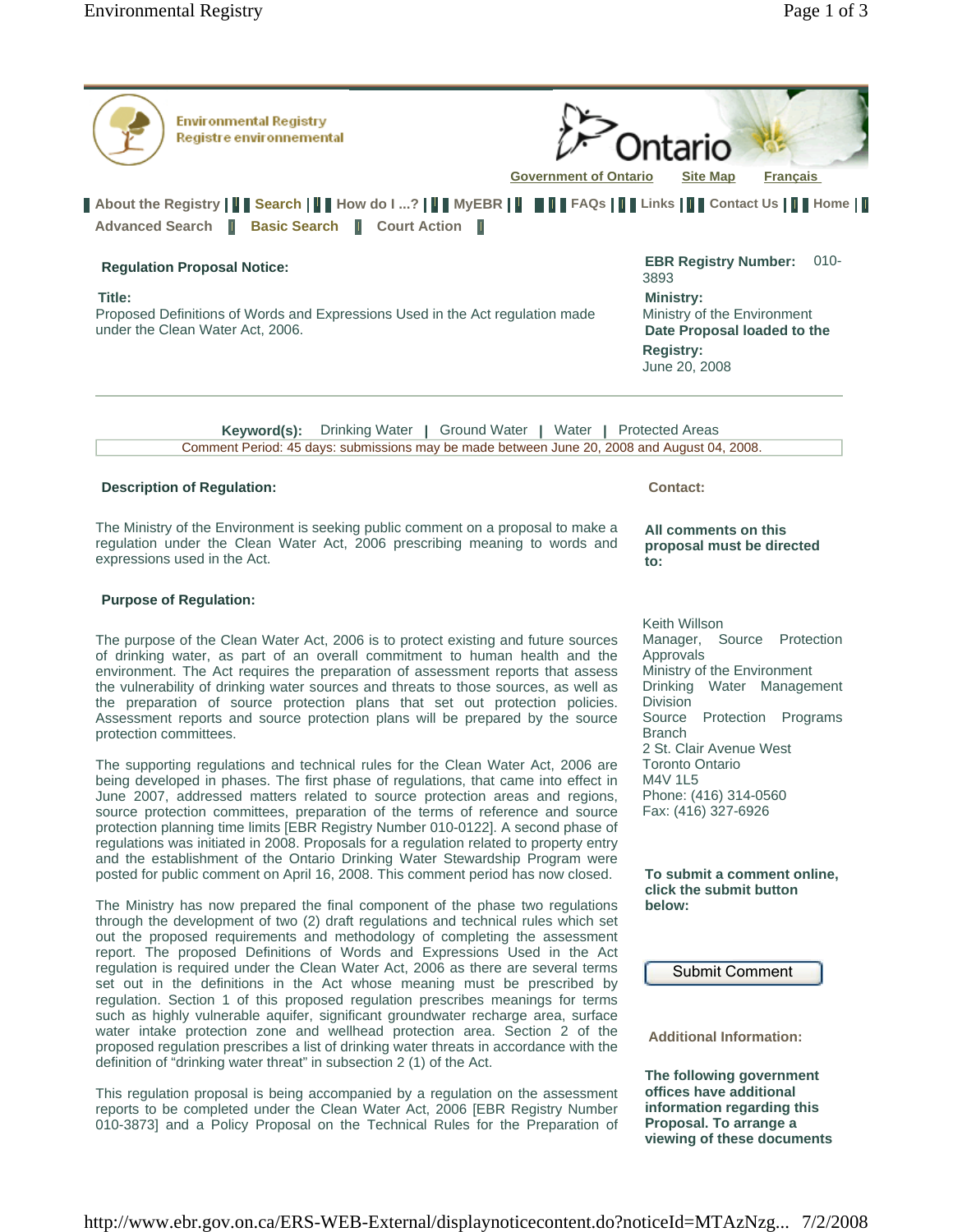#### **Other Information:**

A more detailed summary of the components of the proposed regulations, tables of drinking water threats, mapping symbology for the products of the assessment report and proposed technical rules are listed below:

- Draft Definitions of Words and Expressions Used in the Act Regulation
- **Draft Assessment Reports Regulation**
- Tables of Drinking Water Threats
- Mapping Symbology for the Clean Water Act, Version 3.0
- $\mathbf{H}$  . *Clean Water Act, 2006* Technical Rules: Assessment Report
- $\mathbf{m}$  . Summary of *Clean Water Act, 2006* Technical Rules: Assessment Report

## **Public Consultation:**

This proposal has been posted for a 45 day public review and comment period starting June 20, 2008. If you have any questions, or would like to submit your comments, please do so by August 04, 2008 to the individual listed under "Contact". Additionally, you may submit your comments on-line.

All comments received prior to August 04, 2008 will be considered as part of the decision-making process by the Ministry of the Environment if they are submitted in writing or electronically using the form provided in this notice and reference EBR Registry number 010-3893.

Please Note: All comments and submissions received will become part of the public record. You will not receive a formal response to your comment, however, your comment will be reflected in the Decision Notice associated with this proposal.

# **Other Public Consultation Opportunities:**

The development of the Clean Water Act, 2006 was based on four (4) years of extensive stakeholder consultations with over three hundred (300) associations and individuals and close to six hundred (600) written submissions:

- Government established the Implementation Committee (IC) and Technical Experts Committee (TEC) – December 2003;
- Ministry developed a White Paper on Watershed-based Source Protection Planning and held eight (8) regional consultations – February to March 2004;
- Ministry developed draft legislation for source protection planning and posted on the EBR for public comment – June 2004;
- IC and TEC delivered their reports to the Minister and the ministry held seven (7) sectoral roundtables on the reports – November 2004 to February 2005;
- $\mathbf{m}$  . Ministry held consultations on the proposed source water protection framework with key stakeholders – September to November 2005;
- Ministry introduced Bill 43, the proposed Clean Water Act December 2005;
- Ministry held eight (8) sectoral roundtables with respect to Bill 43 February to March 2006;
- Bill 43 passed the Second Reading May 2006;  $\mathbf{m}$  .
- Ministry continued to meet with stakeholders to identify potential concerns with Bill 43 in anticipation of the Standing Committee – May to August 2006;
- Bill 43 proceeded to the Standing Committee on Social Policy public hearings – August 2006; and
- An advisory panel was established to advise on developing a program that  $\mathbf{u}$ best supports water protection in rural Ontario, reporting in September 2006.

On December 22, 2006 a Proposal Notice was posted on the Environmental

#### **please call the Ministry Contact or the Office listed below.**

Source Protection Programs **Branch** 2 St. Clair Avenue West Toronto Ontario M4V 1L5 Phone: (416) 212-5296

**The documents linked below are provided for the purposes of enhancing public consultation.**  All links will open in a new window

1. **Link to all associated documentation**